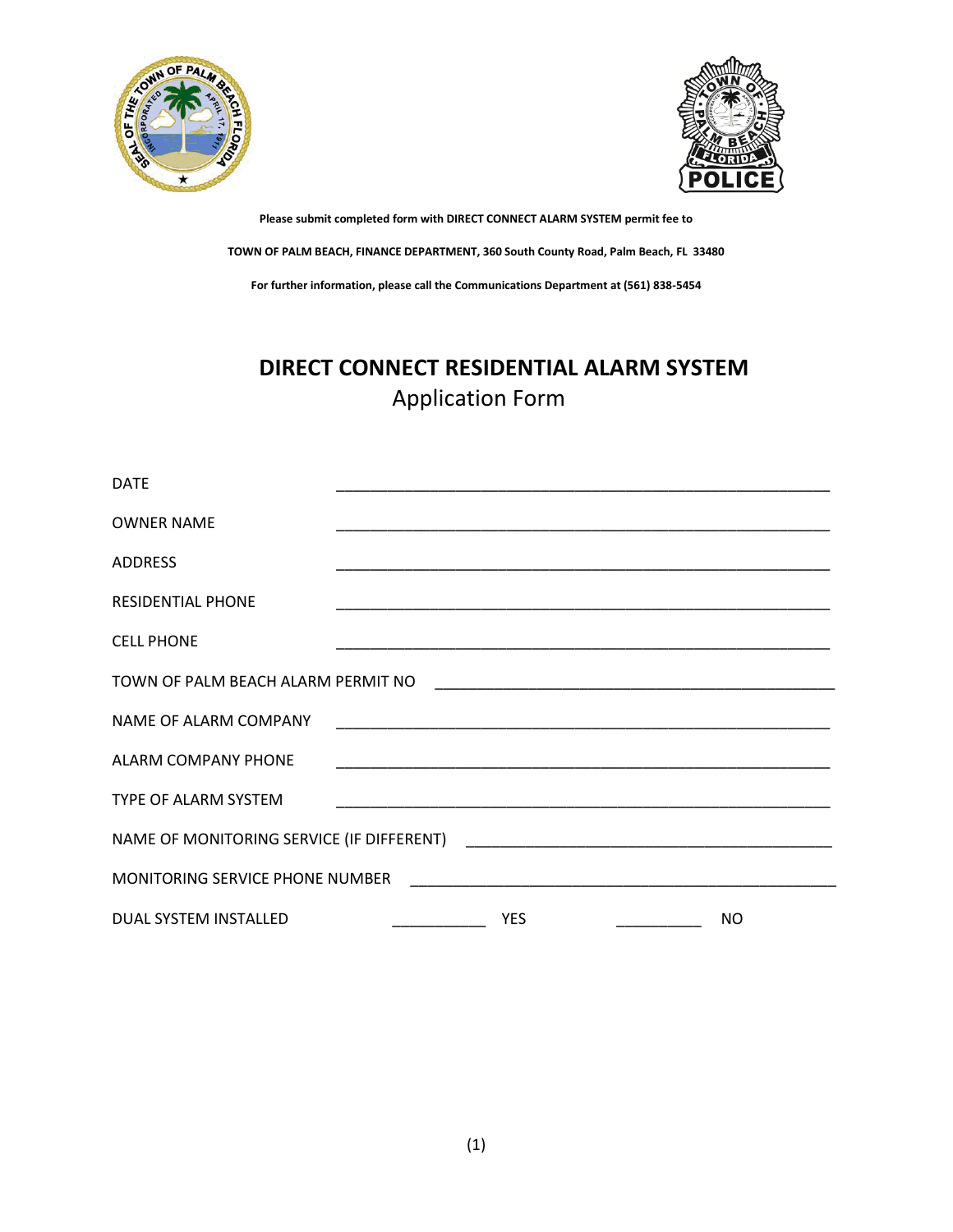



### EMERGENCY CONTACT INFORMATION – Must be able to respond in 30 minutes at request of police

| 1.                                                                                          |  |                                        |  |
|---------------------------------------------------------------------------------------------|--|----------------------------------------|--|
|                                                                                             |  |                                        |  |
|                                                                                             |  | Responder Has Key (YES/NO) _________   |  |
| 2.                                                                                          |  |                                        |  |
|                                                                                             |  |                                        |  |
|                                                                                             |  | Responder Has Key (YES/NO) ___________ |  |
| 3.                                                                                          |  |                                        |  |
|                                                                                             |  |                                        |  |
|                                                                                             |  | Responder Has Key (YES/NO)             |  |
| ZONE INFORMATION: Can be obtained from your current alarm company. This information must be |  |                                        |  |

provided to activate your account.

| <b>Number</b> | Description |  |
|---------------|-------------|--|
|               |             |  |
|               |             |  |
|               |             |  |
|               |             |  |

Note: We understand that there may be numerous zones for the residence. Any additional zones may be submitted on a separate sheet.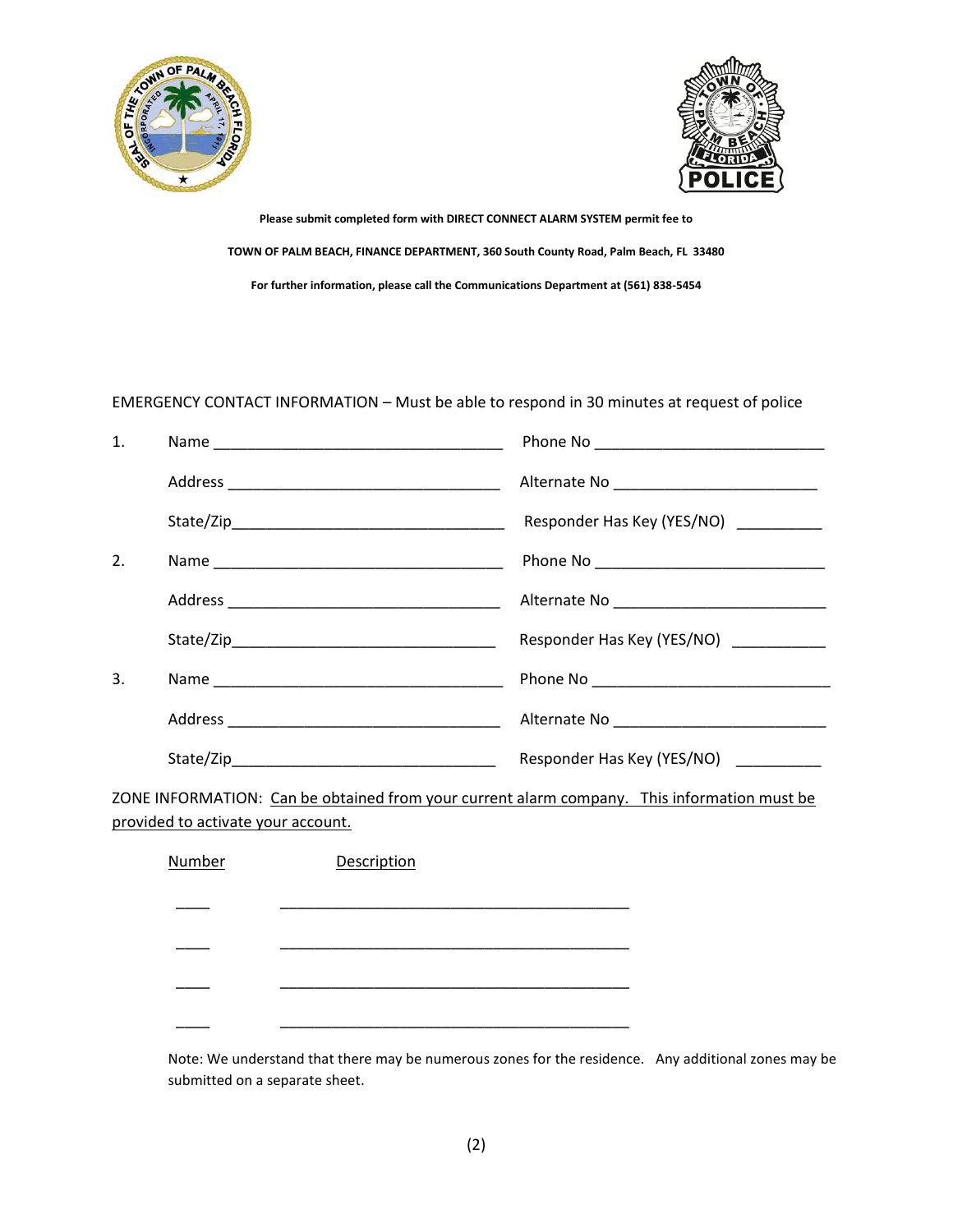



### **PALM BEACH POLICE DEPARTMENT**

### **RESIDENTIAL DIRECT CONNECT ALARM SYSTEM**

The Palm Beach Police Department is committed to using every resource at its command to assist the community. Advances in computerization have now made it possible for the Police Department to offer a valuable new service.

As a homeowner in the Town of Palm Beach, you can have your burglar alarm connected directly to the police department – in addition to your alarm company.

Q

Q

### **WHAT IS THE ADVANTAGE OF THE DIRECT CONNECT ALARM SYSTEM?**

*If your alarm is activated, your alarm monitoring company and the Palm Beach Police Department will be notified simultaneously. This will allow us the immediate dispatch of a police officer – avoiding the delay between the time the alarm monitoring service is notified, confirms the emergency, and then calls the police department. With the Direct Connect Alarm System, the police department and your alarm company are notified at exactly the same time. This will allow the police department to respond even more quickly to alarm activation at your residence.*

### **CAN I CANCEL MY PRESENT ALARM COMPANY?**

*This system works in conjunction with your alarm company and in order to participate in DIRECT CONNECT ALARM SYSTEM, you must maintain your burglar alarm service. If your current alarm does not include a duplex reporting system or does not send the signal over a landline, your alarm company may charge you a one-time fee for installation of this feature.*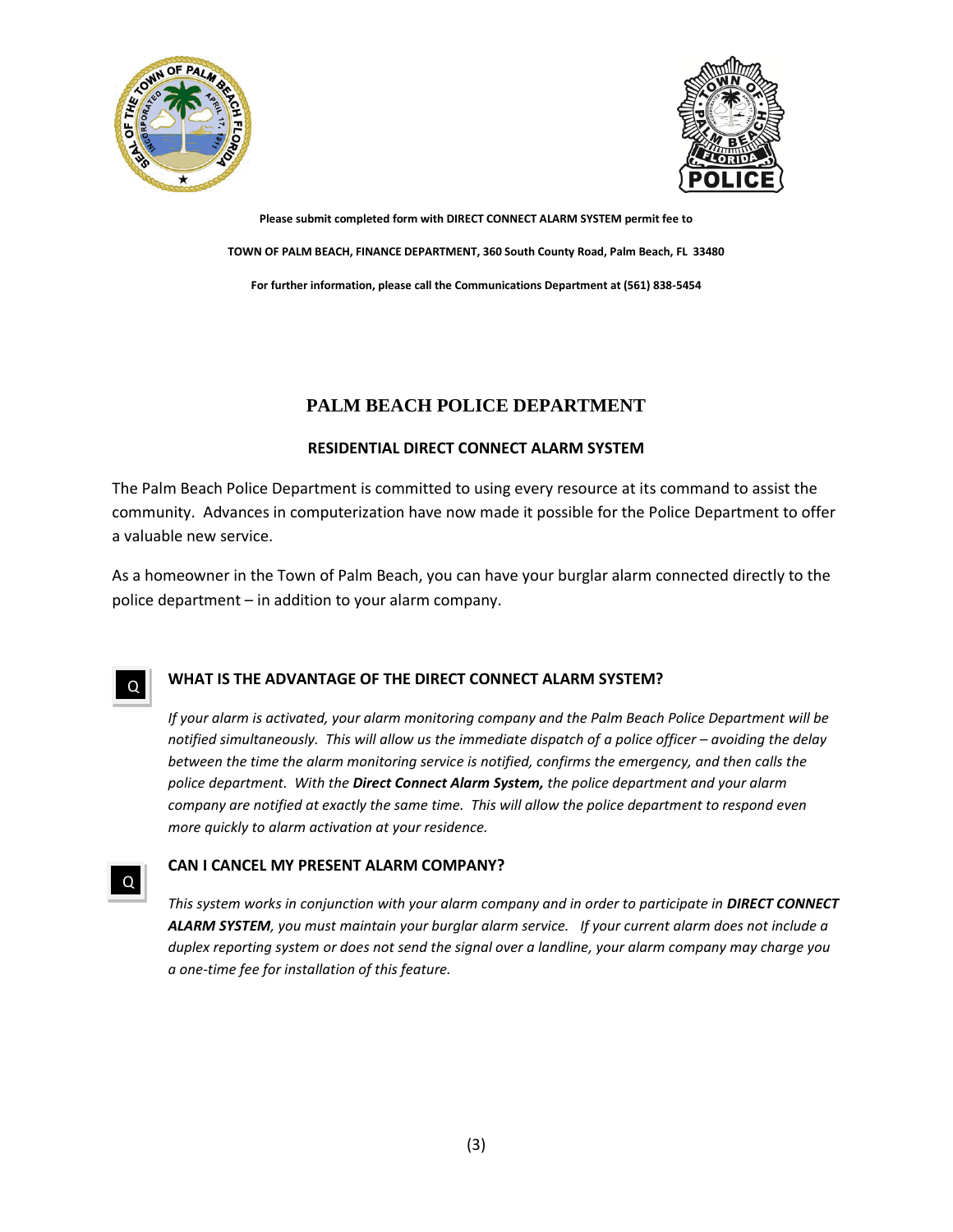



#### **WHAT ABOUT FALSE ALARMS?**  Q

*With the DIRECT CONNECT ALARM SYSTEM, the Palm Beach Police Department will respond to all alarm*  calls. You will not be charged for a false alarm if the false alarm is an accidental activation by human *error.* 

#### **HOW MUCH DOES THIS SERVICE COST?**   $Q$

*In accordance with Town Ordinance No. 18-07, the application fee is \$100.00 for a DIRECT CONNECT ALARM SYSTEM permit and a one-time setup fee of \$100.00. This fee is in addition to other alarm fees already in effect.* 

#### **I AM INTERESTED, WHAT DO I DO NEXT?**  Q

*To apply, simply complete the attached form and bring it to the Finance Department at Palm Beach Town Hall, 360 South County Road. You can reach the Finance Department by phone at (561) 838-5444.* 

*\*\*Please remember – in accordance with the ordinance, with DIRECT CONNECT ALARM SYSTEMS must also subscribe to a private alarm company monitoring service. The DIRECT CONNECT ALARM SYSTEM is intended to result in a redundant report of alarm activation. DIRECT CONNECT ALARMS are limited to homeowners that possess a valid Town of Palm Beach alarm permit.* 

### **DO I NEED TO FILL OUT ZONE INFORMATION?**

Q

*Yes. It is very important to have your correct zone information with your application. You may need to contact your monitoring alarm service for assistance.* 

*It is your responsibility to update any information that has changed with your account. i.e. emergency contacts, cancellation of service, zones (adding/subtracting), business name or address.*